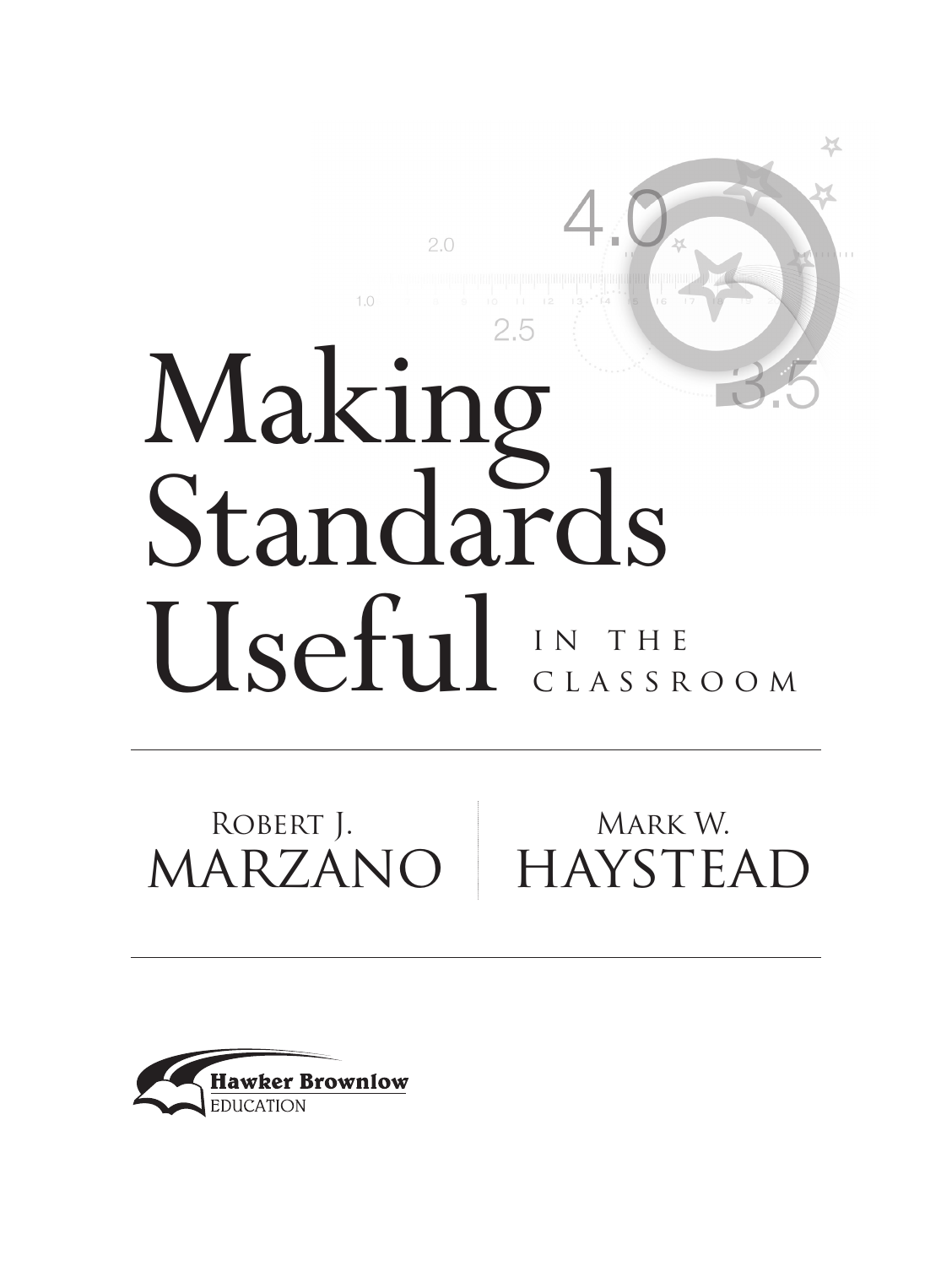## Making Standards Useful

#### in the classroom

| Part I: Using Standards and Measurement Topics              |  |  |
|-------------------------------------------------------------|--|--|
|                                                             |  |  |
| 2. Unpacking Standards and Designing Measurement Topics 12  |  |  |
|                                                             |  |  |
| 4. A Formative Assessment System Using Measurement Topics36 |  |  |
| 5. Grades and Report Cards Using Measurement Topics 44      |  |  |
|                                                             |  |  |
| <b>Part II: Scoring Scales</b>                              |  |  |
|                                                             |  |  |
|                                                             |  |  |
|                                                             |  |  |
|                                                             |  |  |
|                                                             |  |  |
|                                                             |  |  |
|                                                             |  |  |
|                                                             |  |  |
|                                                             |  |  |
|                                                             |  |  |
|                                                             |  |  |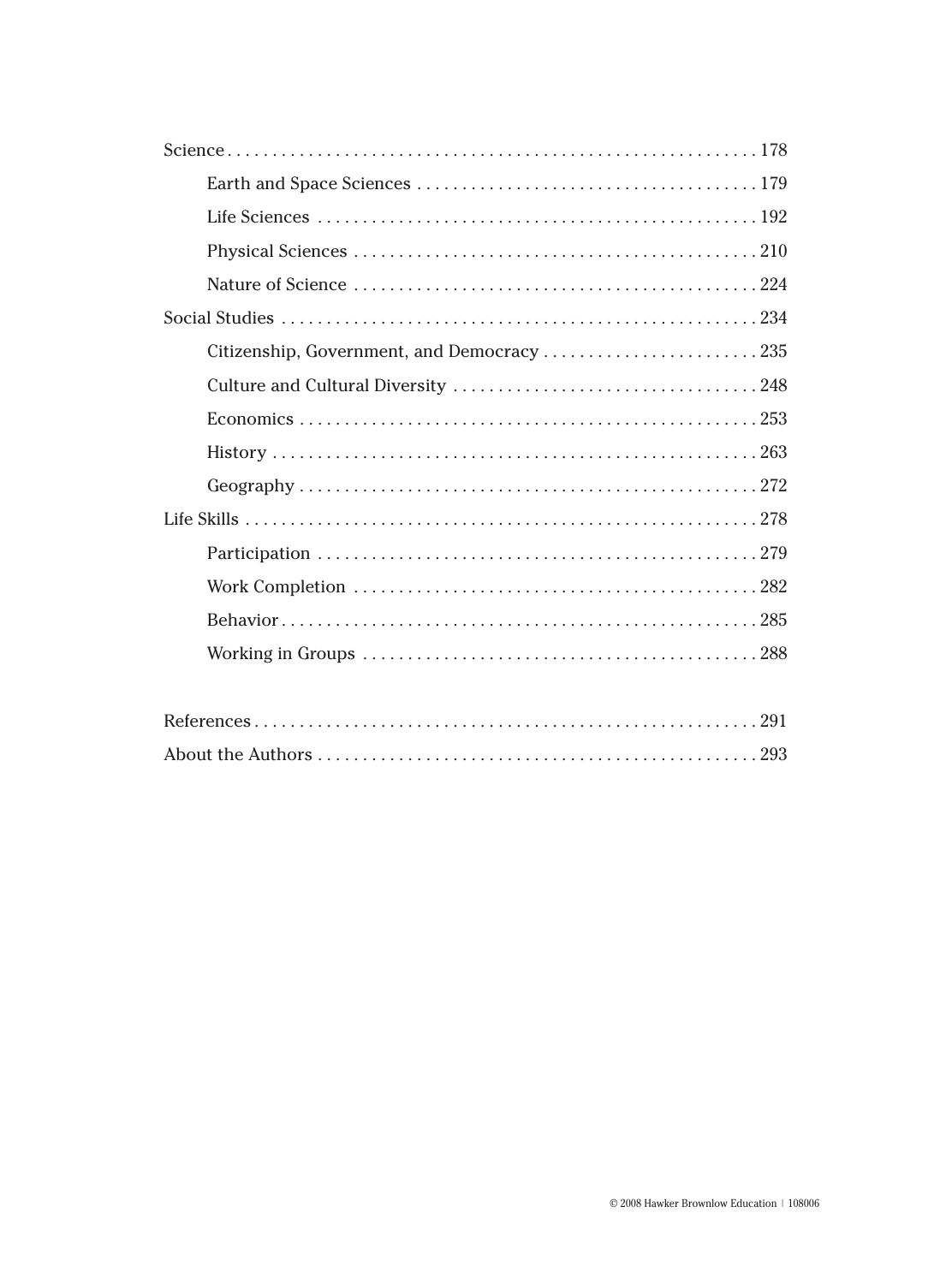2

### Unpacking Standards and Designing Measurement Topics

The first step in reconstituting standards documents is to unpack the benchmarks with the intent of designing measurement topics. Unpacking benchmarks simply involves identifying the unique elements of information and skill in each benchmark statement. We have found that subject matter specialists are quite skilled and efficient at doing this task. Consequently, a district need only assemble its expert mathematics teachers and curriculum specialists to unpack the mathematics standards, assemble the expert science teachers and curriculum specialists to unpack the science standards, and so on.

To illustrate, consider the following 5th grade benchmark for the Measurement standard from the Ohio state standards document titled *Academic Content Standards: K–12 Mathematics* (Ohio Department of Education, 2001):

1. Identify and select appropriate units to measure angles; i.e., degrees.

2. Identify paths between points on a grid or coordinate plane and compare the lengths of the paths; e.g., shortest path, paths of equal length.

3. Demonstrate and describe the differences between covering the faces (surface area) and filling the interior (volume) of three-dimensional objects.

4. Demonstrate understanding of the differences among linear units, square units and cubic units.

5. Make conversions within the same measurement system while performing computations.

6. Use strategies to develop formulas for determining perimeter and area of triangles, rectangles and parallelograms, and volume of rectangular prisms. 7. Use benchmark angles (e.g., 45°, 90°, 120°) to estimate the measure of

angles, and use a tool to measure and draw angles. (pp. 72–73)

This single benchmark includes seven statements. One might assume, then, that this benchmark contains seven unique dimensions. Although a case might be made for this assumption, unpacking benchmarks provides subject matter experts with an opportunity to delete content that is not considered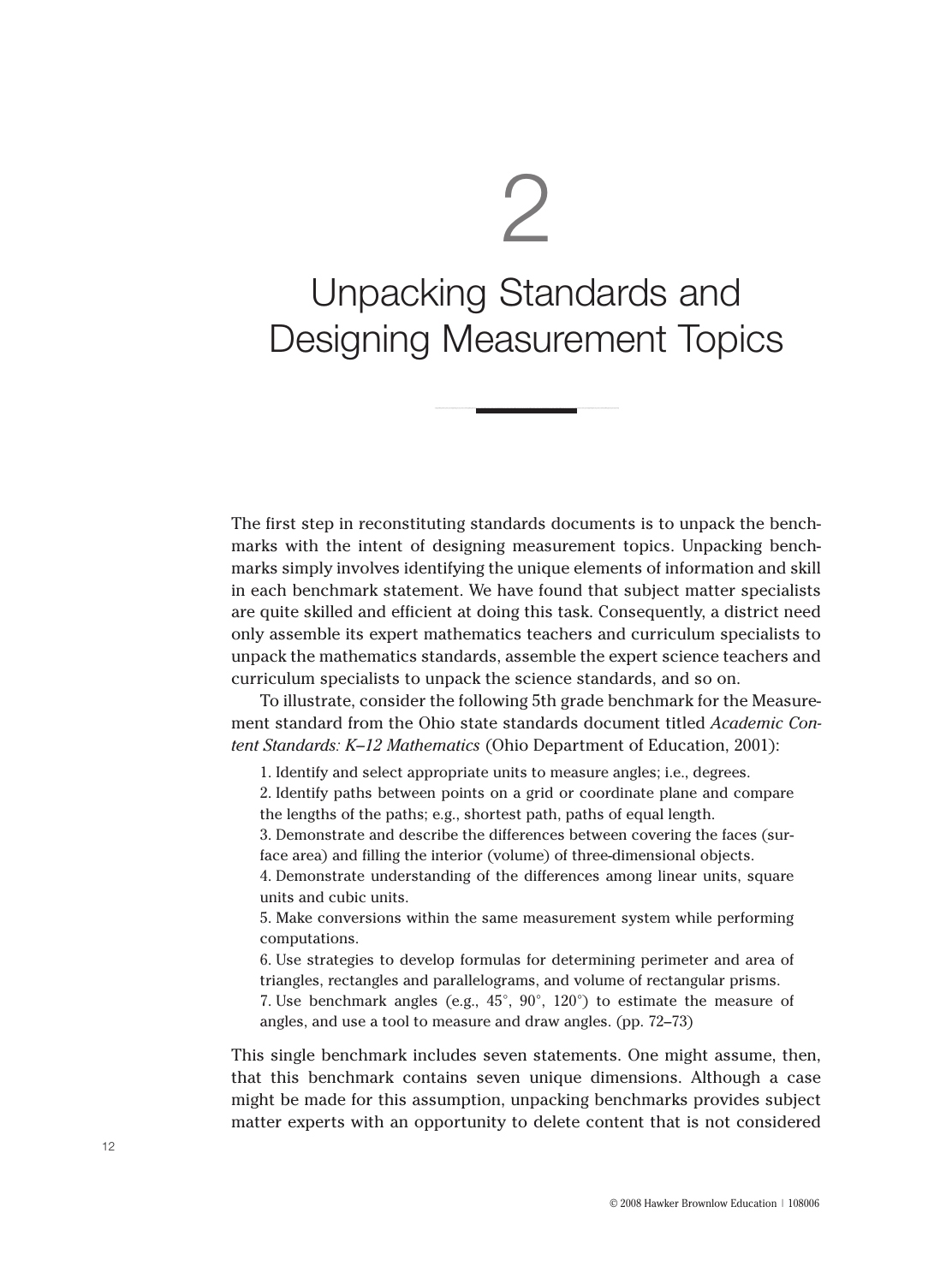essential, delete content that is not amenable to classroom assessment, and combine content that is highly related. Following these guidelines, a district's mathematics teachers and curriculum specialists might restate the seven elements as follows:

1. Demonstrate a basic understanding of degrees and use of benchmark angles (i.e., 45°, 90°, and 120°) to estimate and draw angles.

2. Demonstrate an understanding of various types of units of measure (e.g., linear units, square units) and convert between units within the same measurement.

3. Identify and compare paths between points on a grid or a coordinate plane.

4. Demonstrate an understanding of the difference between covering the faces (surface area) and filling the interior (volume) of three-dimensional objects.

5. Develop formulas for determining perimeter and area of triangles, rectangles, and parallelograms, and volume of rectangular prisms.

This listing of benchmark elements is somewhat more condensed than the previous listing. The original Statements 1 and 7 have been combined (see new Statement 1) because they both address degrees and angles—concepts that would probably be taught together. Original Statements 4 and 5 have been combined (see new Statement 2) because they both address units of measure. As we shall see in subsequent chapters, these new statements can be pared further when levels of complexity are considered.

One common convention not illustrated in this example is that often statements are dropped when benchmarks are reconstituted. To illustrate, consider the following examples, which are representative of statements found in state and national documents:

- Explore the use of mathematical patterns.
- Demonstrate an interest in reading a variety of genres.
- Make observations of scientific interest.
- Participate in discussions regarding issues of social interest.

These statements are simply too general to be amenable to effective measurement or instruction. In effect, we have found that the process of rewriting benchmark statements commonly results in trimming the amount of content in standards documents considerably.

Finally, we should note that many times curriculum specialists and subject matter teachers find benchmark statements perfectly useful as stated. To illustrate, consider the following 8th grade science statements regarding motions and forces from the Oklahoma state standards:

1. The motion of an object can be measured. The position of an object, its speed and direction can be represented on a graph.

2. An object that is not being subject to a net force will continue to move at a constant velocity (in a straight line and a constant speed). (Oklahoma State Department of Education, 2005, p. 34)